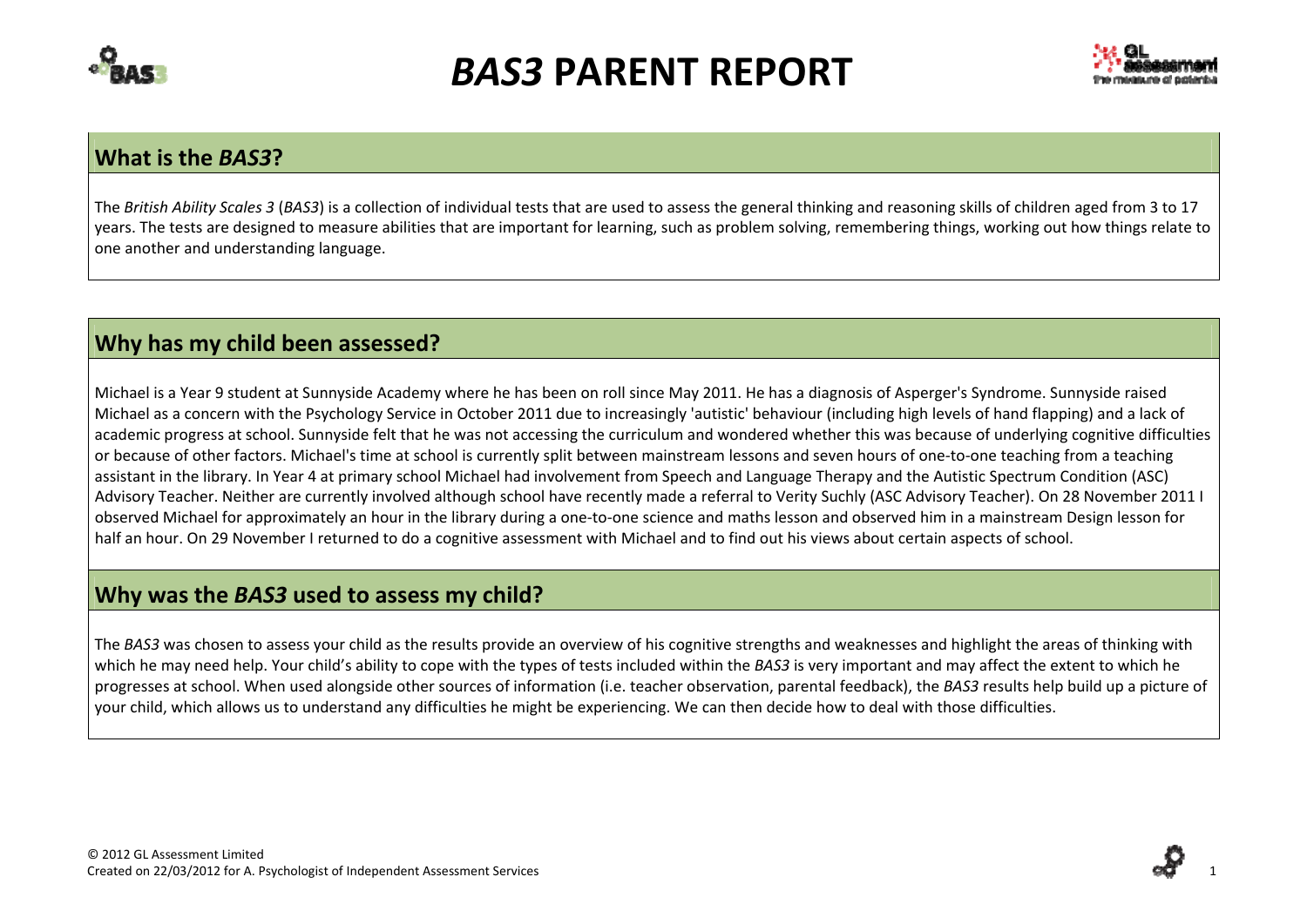



#### **What do the** *BAS3* **results show?**

Your child completed the tests that were most suited to identifying his needs. The tests in the *BAS3* combine to produce different types of scores. A summary of these scores and the abilities they test is shown below.

| <b>Type of</b><br>score                | Measures your child's ability to                                                                                                                                                                     |
|----------------------------------------|------------------------------------------------------------------------------------------------------------------------------------------------------------------------------------------------------|
| <b>Verbal Ability</b>                  | Understand and use spoken words and language.                                                                                                                                                        |
| Non-verbal<br><b>Reasoning Ability</b> | Work out why numbers, pictures or patterns are<br>linked with others.                                                                                                                                |
| <b>Spatial Ability</b>                 | Remember and make sense of shapes and the way<br>they are arranged.                                                                                                                                  |
| General<br><b>Conceptual Ability</b>   | Use all three kinds of ability – verbal, spatial, non-<br>verbal reasoning.<br>This score summarises your child's overall thinking<br>and problem solving abilities.                                 |
| Special Non-verbal<br>Composite        | Use two kinds of ability – spatial and non-verbal<br>reasoning.<br>This score is used when children are unable to do<br>tests involving words, or when they would find such<br>tests very difficult. |

#### **How is the** *BAS3* **scored?**

The *BAS3* scores are presented in percentiles, showing your child's rank when compared with what would be expected for 100 children of the same age. For example, if your child ranked in the 55<sup>th</sup> percentile, it would mean that he scored higher than 55 out of 100 children of the same age.

About two thirds of children will rank between the 16<sup>th</sup> and 84<sup>th</sup> percentile, so percentiles help us to decide how typical or unusual your child's score is.

Descriptions of the percentiles are provided below.

| <b>Percentile</b>               | <b>Description</b>   |
|---------------------------------|----------------------|
| $1^{st} - 2^{nd}$               | Very Low             |
| $3^{\text{rd}} - 8^{\text{th}}$ | Low                  |
| $9^{th} - 24^{th}$              | <b>Below Average</b> |
| $25^{th} - 74^{th}$             | Average              |
| $75^{th} - 90^{th}$             | Above Average        |
| $91^{st} - 97^{th}$             | High                 |
| $98^{th} - 99^{th}$             | Very High            |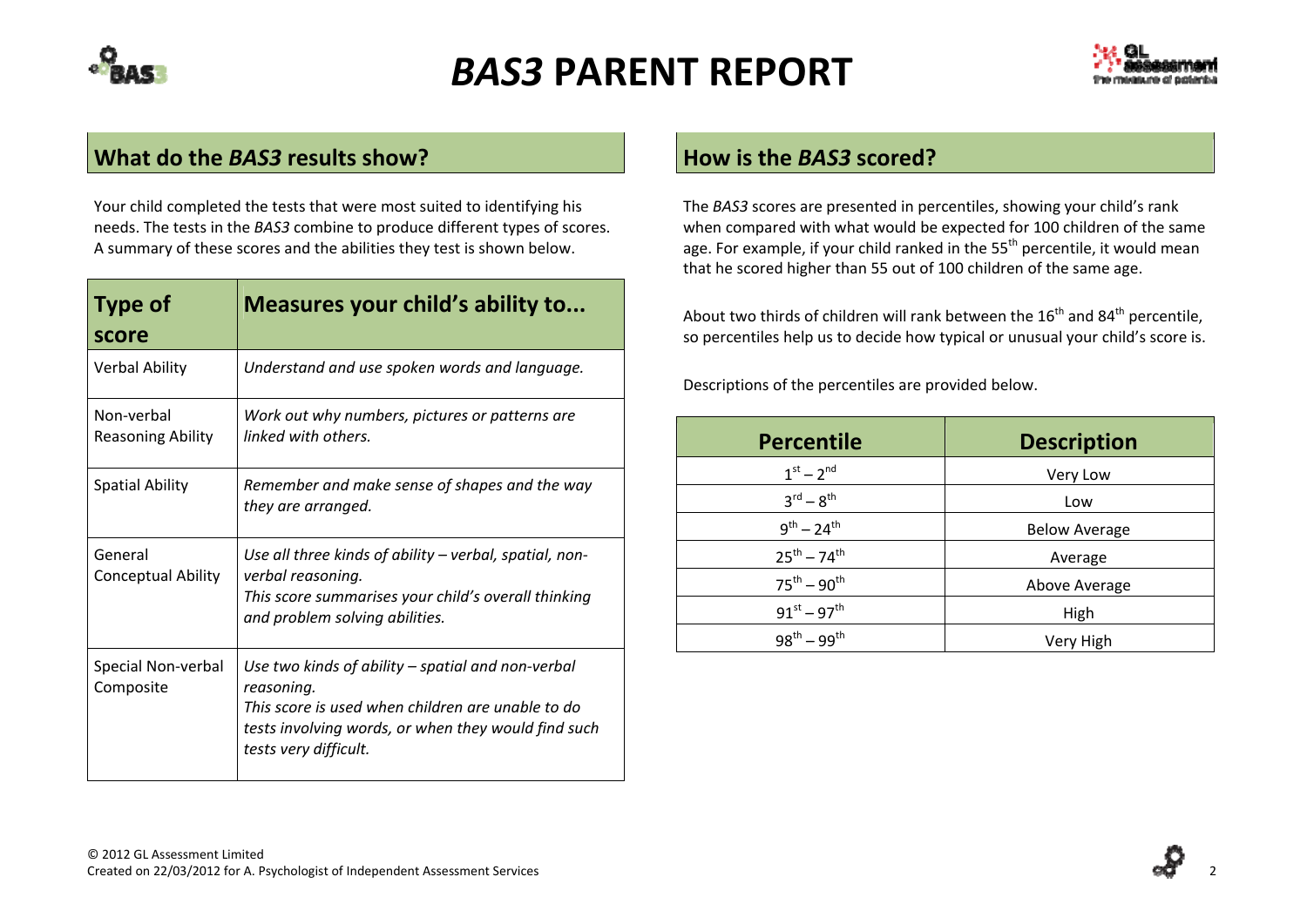



## **Summary of the** *BAS3* **scores**

**Name:ID 0009** 

### 0009 **Age at Test:** 14 years **Date tested:** 29/11/11

|                                      | Very Low | Low | <b>Below</b><br>Average | Average | Above<br>Average | High | Very High |                  |
|--------------------------------------|----------|-----|-------------------------|---------|------------------|------|-----------|------------------|
|                                      |          |     |                         |         |                  |      |           | Percentile       |
| <b>Verbal Ability</b>                |          |     |                         |         |                  |      |           | $55^{\text{th}}$ |
| Non-verbal Reasoning<br>Ability      |          |     |                         |         |                  |      |           | $4^{\text{th}}$  |
| <b>Spatial Ability</b>               |          |     |                         |         |                  |      |           | 27 <sup>th</sup> |
| <b>General Conceptual</b><br>Ability |          |     |                         |         |                  |      |           | $18^{\text{th}}$ |
| Special Non-Verbal<br>Composite      |          |     |                         |         |                  |      |           | $8^{\text{th}}$  |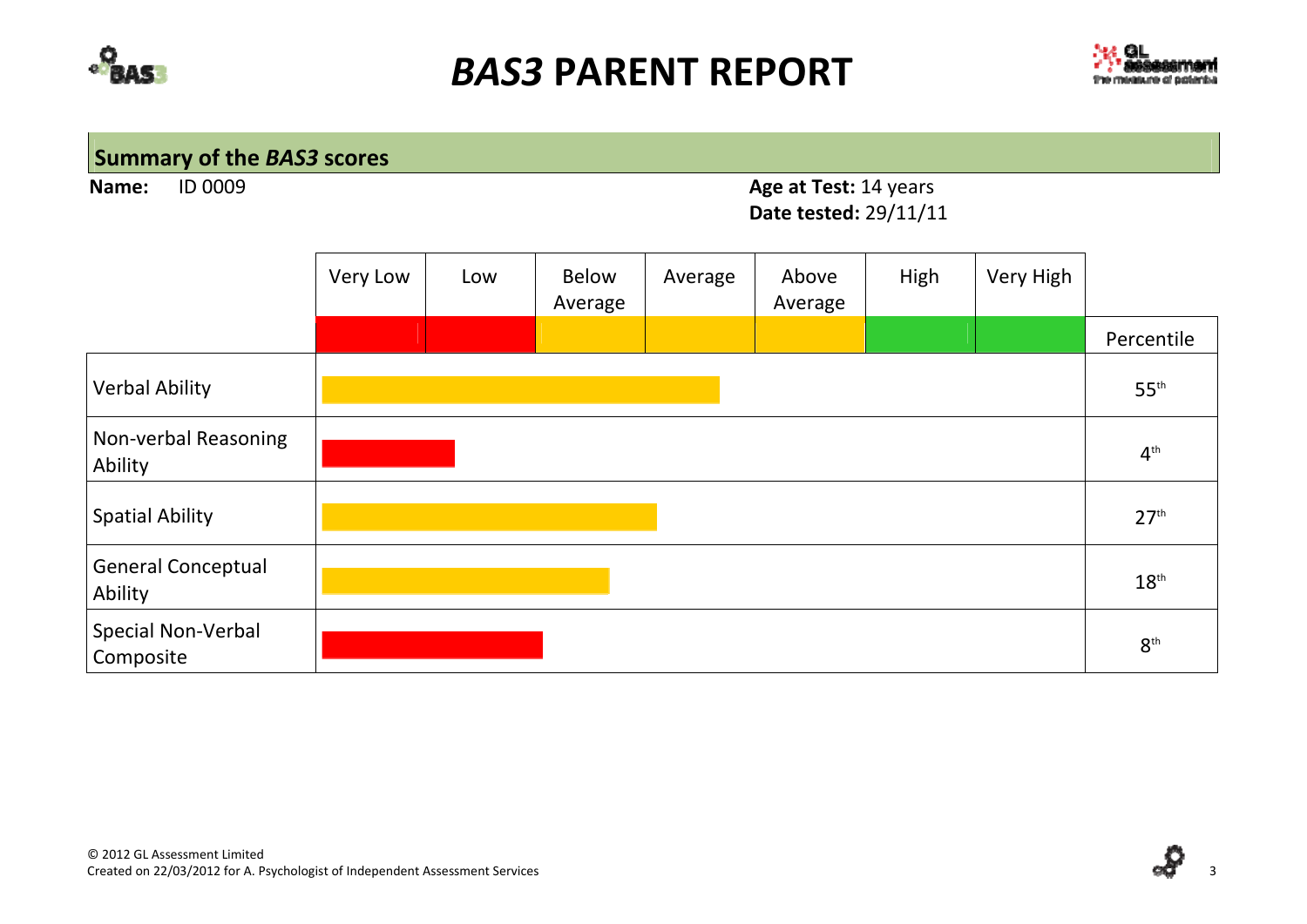



#### **Things that may have affected your child's scores:**

Michael presented as keen, compliant and polite throughout the observation and individual work ‐ I very much enjoyed working with him. When observing Michael I noticed that in class he tends to wait for reassurance before starting work or completing the next example. Interestingly, within the structured setting of the cognitive assessment this was not an issue. During lessons that I observed and during the assessment that I did with him, Michael's levels of arousal (i.e. how anxious/excited he is) appeared to be indicated by how often he flaps his hands and pushes his fist into his open palm. I noticed that this happened more when Michael was faced with difficult items in the assessment. During timed subtests Michael appeared to have no urgency to complete the tasks as quickly as possible. This may have affected his scores in Recall of Objects and Speed of Information Processing.

### **What do these scores mean?**

Your child ranks in the:

- **• <sup>55</sup>th** percentile for **Verbal Abilities**, meaning he has performed as well as or better than 55% of the national sample. This suggests that his ability to deal with words and use them to think about and solve problems is **Average**.
- **• <sup>4</sup>th** percentile for **Non‐verbal reasoning Abilities**, meaning he has performed as well as or better than 4% of the national sample. This suggests that his ability to think about and solve problems involving numbers and patterns is **Low**.
- **• <sup>27</sup>th** percentile for **Spatial Abilities**, meaning he has performed as well as or better than 27% of the national sample. This suggests that his ability to deal with shapes and space and use them to think about and solve problems is **Average**.
- **• <sup>18</sup>th** percentile for **General Conceptual Abilities**, meaning he has performed as well as or better than 18% of the national sample. This suggests that his ability to deal with <sup>a</sup> broad range of thinking and problem solving tasks is **Below Average**.
- **• <sup>8</sup>th** percentile for **Special Non‐verbal Composite score**, meaning he has performed as well as or better than 8% of the national sample. This suggests that his ability to think spatially and/or non‐verbally is **Low**.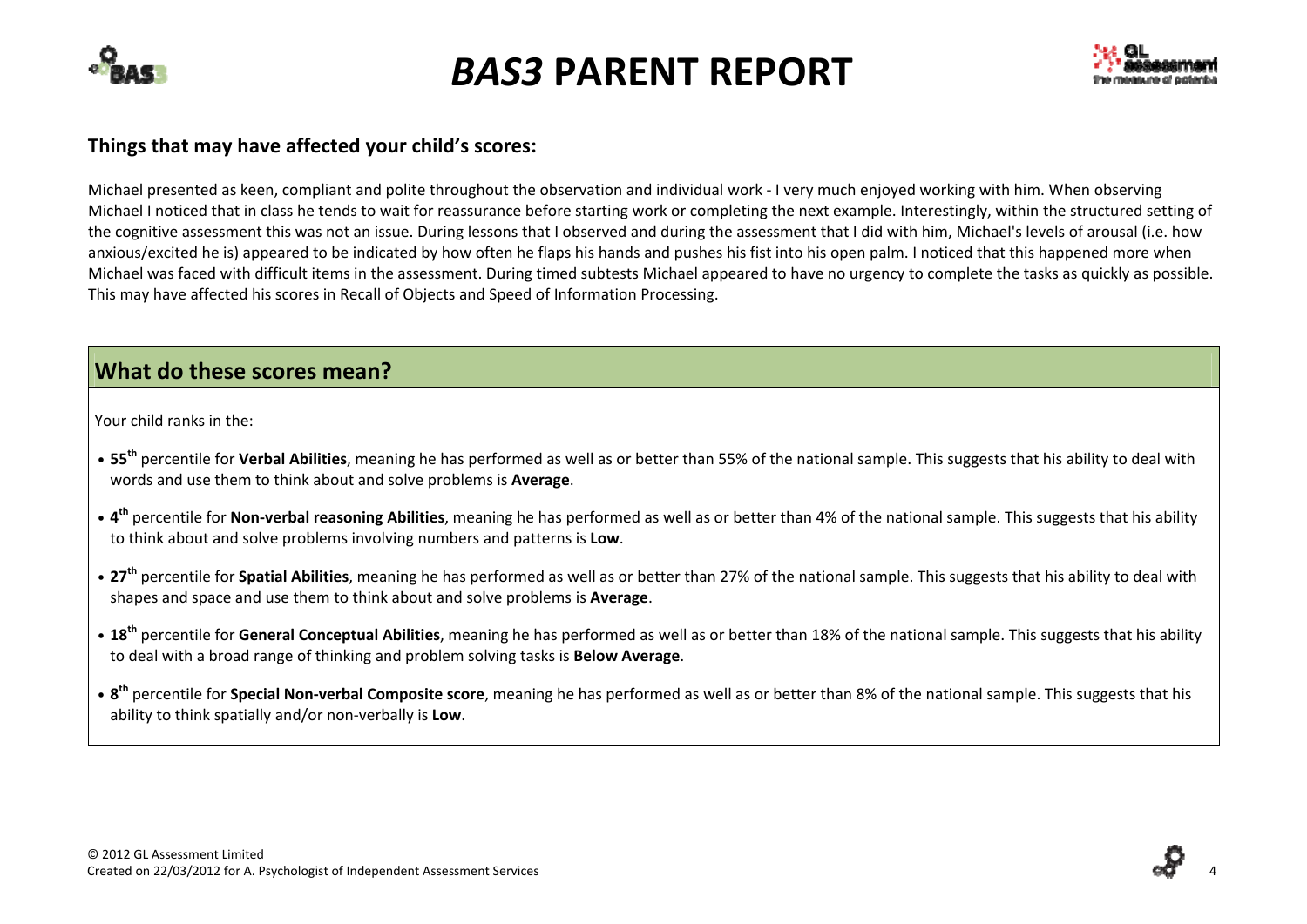



#### **The** *BAS3* **individual test results**

Your child's scores on the individual tests that make up the *BAS3* (Core, Diagnostic and Achievement) are provided in the following tables.

### **Core tests:**

These tests measure your child's thinking abilities and contribute to the overall results shown on the previous page.

| Name of test                            | Task your child was asked to complete                                                                                                                               | Measures your child's ability to                                                                                                                                                              | <b>Percentile</b> | <b>Description of</b><br>results |
|-----------------------------------------|---------------------------------------------------------------------------------------------------------------------------------------------------------------------|-----------------------------------------------------------------------------------------------------------------------------------------------------------------------------------------------|-------------------|----------------------------------|
| <b>Matrices</b>                         | Shown an incomplete grid of abstract shapes and<br>asked to identify the shape (from a multiple-choice<br>selection) which completes the pattern.                   | • Recognise the similarities and relationships<br>between sets of shapes<br>• Work out and use rules<br>• Use reasoning and problem solving skills                                            | 5 <sup>th</sup>   | Low                              |
| Pattern<br>Construction                 | Shown a 2- or 3-dimensional design using blocks,<br>squares or cubes and asked to copy it within a time<br>limit.                                                   | • Accurately observe, analyse and match designs<br>• Solve a problem under time pressure<br>• Control hand movements                                                                          | 31 <sup>st</sup>  | Average                          |
| Quantitative<br><b>Reasoning</b>        | Shown a series of number patterns and asked to<br>work out the missing number in the series.                                                                        | • Solve problems using numbers<br>• Use reasoning and problem solving skills                                                                                                                  | 8 <sup>th</sup>   | Low                              |
| <b>Recognition of</b><br><b>Designs</b> | Shown one abstract line drawing for a short time;<br>then shown a series of drawings (which includes the<br>original) and asked to identify the original drawing.   | • Remember and recognise abstract designs                                                                                                                                                     | 31 <sup>st</sup>  | Average                          |
| Verbal<br><b>Similarities</b>           | Three linked items (e.g. banana, apple and orange)<br>are listed out loud; then asked to describe the main<br>link between them (e.g. they are all types of fruit). | • Use expressive language (the ability to say things)<br>• Identify, group and describe similarities between<br>items<br>• Use knowledge of words<br>• Use reasoning skills and express ideas | 54 <sup>th</sup>  | Average                          |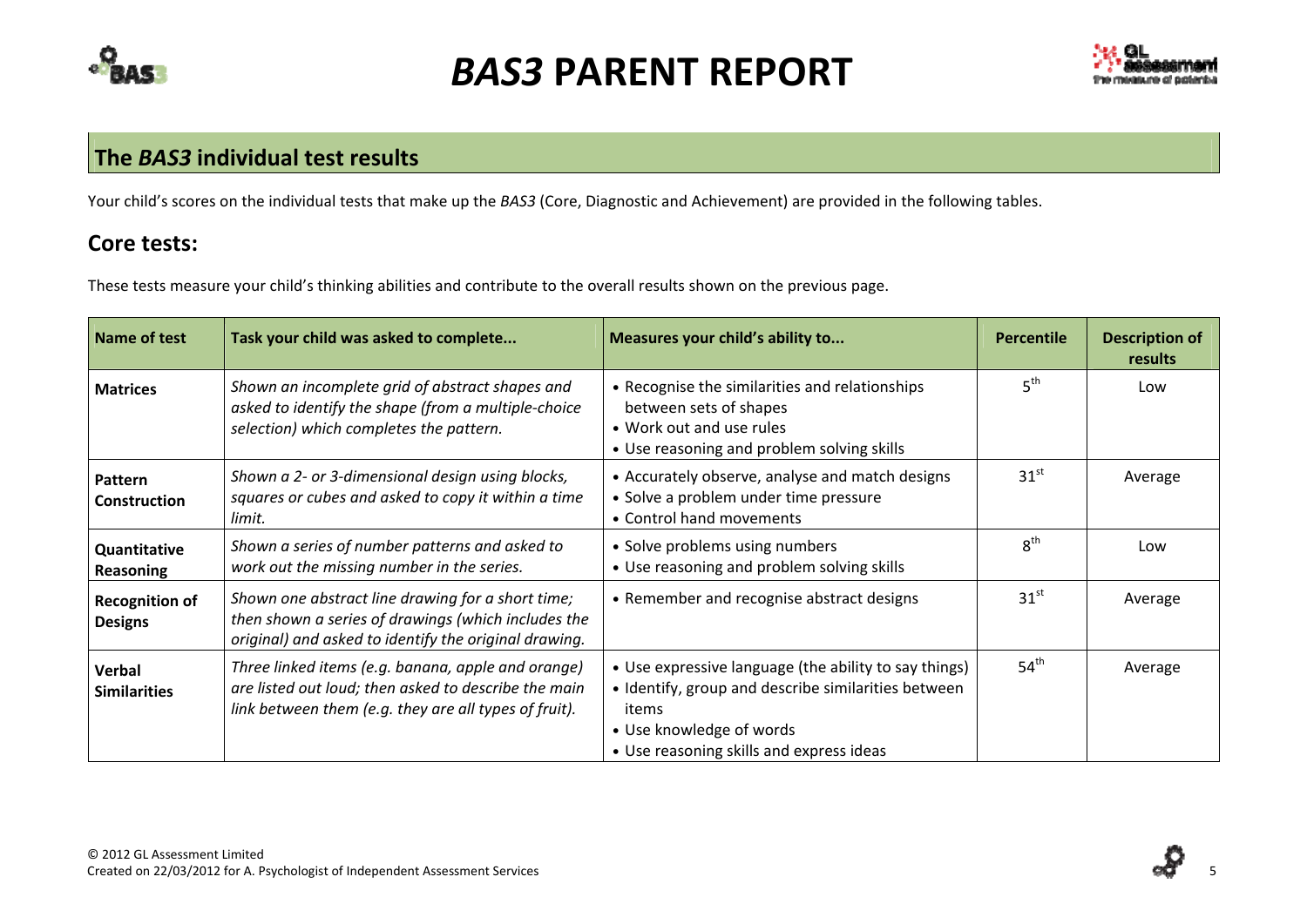



| Word Definitions   Asked to explain the meaning of individual words. | • Use expressive language (the ability to say things) | 58 <sup>th</sup> | Average |
|----------------------------------------------------------------------|-------------------------------------------------------|------------------|---------|
|                                                                      | • Use knowledge of words                              |                  |         |
|                                                                      | • Describe the meaning of spoken words                |                  |         |

### **Achievement tests:**

These tests measure your child's abilities in literacy and numeracy. The results enable his educational progress to be compared against what might be expected from his scores on the other *BAS3* tests.

| Name of test        | Task your child was asked to complete                                                          | Measures your child's ability to                           | Percentile       | <b>Description of</b><br>results |
|---------------------|------------------------------------------------------------------------------------------------|------------------------------------------------------------|------------------|----------------------------------|
| Number Skills       | A selection of number-based tasks, including adding,<br>subtracting, multiplying and dividing. | • Solve problems and calculations using numbers            | 6 <sup>th</sup>  | Low                              |
| <b>Spelling</b>     | Write and spell correctly words that are dictated to<br>them.                                  | • Remember and use the correct spelling of<br>common words | 23 <sup>rd</sup> | <b>Below Average</b>             |
| <b>Word Reading</b> | Read aloud a series of words.                                                                  | • Recognise and read individual words                      | 32 <sup>nd</sup> | Average                          |

### **Diagnostic tests:**

These tests measure your child's abilities in literacy and numeracy. The results enable his educational progress to be compared against what might be expected from his scores on the other *BAS3* tests.

| Name of test                               | Task your child was asked to complete                                               | Measures your child's ability to                                            | Percentile      | <b>Description of</b><br>results |
|--------------------------------------------|-------------------------------------------------------------------------------------|-----------------------------------------------------------------------------|-----------------|----------------------------------|
| <b>Recall of Digits</b><br>Forward         | Listen to a series of numbers and repeat them.                                      | • Listen and recall simple number sequences<br>• Use short-term memory      | $2^{\text{rd}}$ | Low                              |
| <b>Recall of Digits</b><br><b>Backward</b> | Listen to a series of numbers and repeat them<br>backwards (i.e. in reverse order). | • Listen and recall reversed number sequences<br>• Reverse number sequences | 2 <sup>nd</sup> | Very Low                         |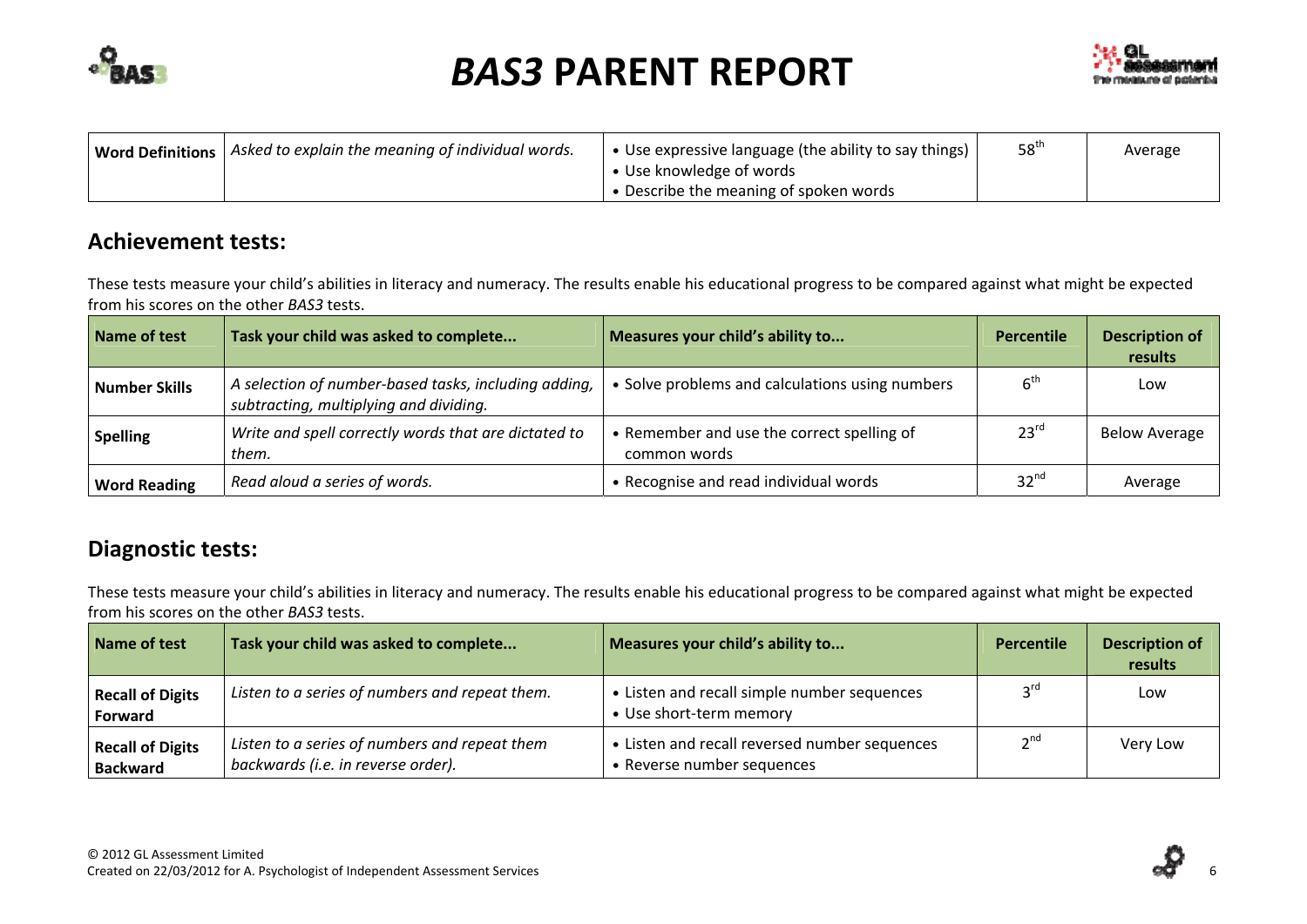



| <b>Recall of</b><br>Objects:<br><b>Immediate</b><br>Verbal         | Shown a display card containing a series of drawn<br>objects and, after the card has been taken away,<br>asked to name as many of the objects as possible.                                                    | • Name objects<br>• Remember and recall a series of objects<br>• Use expressive language (the ability to say things)                                                     | 1 <sup>st</sup>  | Very Low             |
|--------------------------------------------------------------------|---------------------------------------------------------------------------------------------------------------------------------------------------------------------------------------------------------------|--------------------------------------------------------------------------------------------------------------------------------------------------------------------------|------------------|----------------------|
| <b>Recall of</b><br>Objects:<br><b>Immediate</b><br><b>Spatial</b> | After having named the objects in Recall of Objects:<br>Immediate Verbal, asked to recreate the<br>arrangement of the original display using a set of<br>cards with the objects on and a blank grid.          | • Remember and recall a series of objects<br>• Remember and recall the arrangement of objects                                                                            | 1 <sup>st</sup>  | Very Low             |
| <b>Recall of</b><br><b>Objects: Delayed</b><br>Verbal              | 15-20 minutes after completing Recall of Objects:<br>Immediate Verbal, asked to name as many of the<br>objects as possible without any further sight of the<br>display.                                       | • Name objects<br>• Remember and recall a series of objects<br>• Remember and recall the arrangement of objects<br>• Use expressive language (the ability to say things) | 2 <sup>nd</sup>  | Very Low             |
| <b>Recall of</b><br><b>Objects: Delayed</b><br><b>Spatial</b>      | After recalling the names of the objects in Recall of<br>Objects: Delayed Verbal, asked to recreate the<br>arrangement of the original display using a set of<br>cards with the objects on and a blank grid.  | • Remember and recall a series of objects<br>• Remember and recall the arrangement of objects                                                                            | 1 <sup>st</sup>  | Very Low             |
| <b>Recognition of</b><br><b>Pictures</b>                           | Shown a picture of one or more objects for a short<br>time; then shown another picture containing the<br>same objects plus extra objects; then asked to point<br>to the original ones.                        | • Recognise and remember pictures of objects<br>• Use short-term memory                                                                                                  | $10^{\text{th}}$ | <b>Below Average</b> |
| Speed of<br><b>Information</b><br>Processing                       | Shown a row of figures (e.g. circles containing small<br>boxes) or a series of numbers and asked to identify<br>either the circle containing the most boxes or the<br>highest number, as quickly as possible. | • Complete simple number comparisons quickly<br>• Perform thinking tasks quickly and accurately                                                                          | 4 <sup>th</sup>  | Low                  |